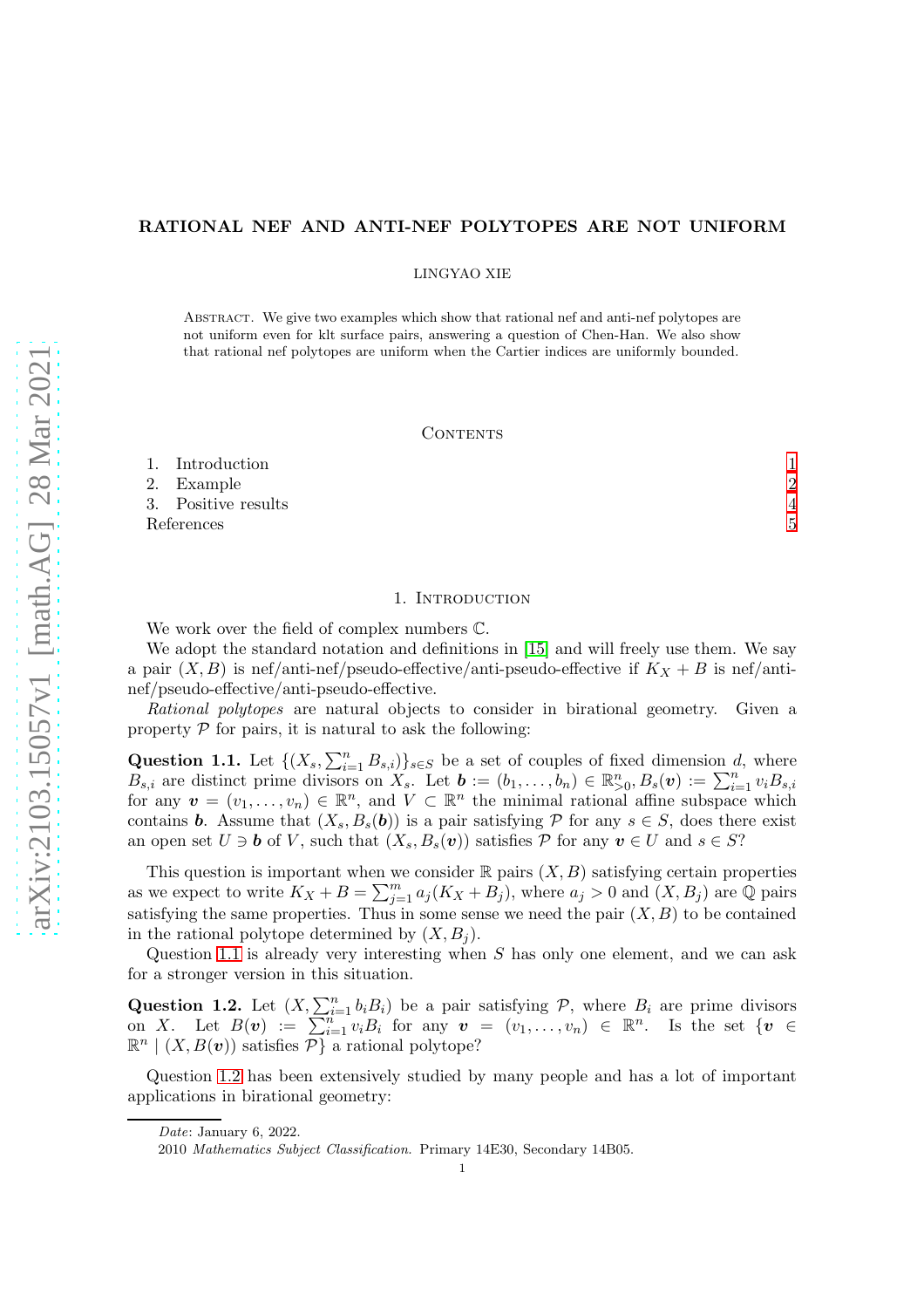### 2 LINGYAO XIE

- (1) When  $\mathcal P$  is "nef and klt/lc", a positive answer is given in [\[1,](#page-4-2) [2,](#page-4-3) [19\]](#page-4-4) and is essential to the proof of the existence of flips, finiteness of log terminal models and termination of flips. This result is also useful to show the finiteness of ample models [\[13\]](#page-4-5).
- (2) When  $P$  is "nef and lc" or "anti-nef and lc", a positive answer for the generalized pair version of Question [1.2](#page-0-2) is given in [\[10,](#page-4-6) [11\]](#page-4-7) and is essential to prove the canonical bundle formula and the surface numerical non-vanishing conjecture for generalized pairs. This is also useful for results on the termination of flips [\[7\]](#page-4-8).

Question [1.1](#page-0-1) is important when the pairs involved are not fixed and we want certain uniform results for those pairs. Recently, there are many positive results for Question [1.1](#page-0-1) when

- (1)P is "lc/klt", "δ-lc for some  $\delta > 0$ " "δ-klt for some  $\delta > 0$ " ([\[9,](#page-4-9) Thm 5.6]),
- (2) $\mathcal P$  is "Fano type and R-complementary" ([\[9,](#page-4-9) Thm 5.16]).

These results are essential to prove Shokurov's conjecture on the existence of *n*-complements. They have also been applied to the study on the ACC conjecture for minimal log discrepancies [\[14,](#page-4-10) [18,](#page-4-11) [17,](#page-4-12) [9,](#page-4-9) [12\]](#page-4-13) and lc-trivial fibrations [\[16\]](#page-4-14). Similar results can also be found in [\[3\]](#page-4-15) and [\[5\]](#page-4-16) for generalized pairs.

The author was informed by Han and Liu that by using exactly the same method in their paper [\[9,](#page-4-9) Chapter 5], they could give a positive answer to Question [1.1](#page-0-1) when

- (3) $\mathcal P$  is "lc and pseudo-effective" ([\[8\]](#page-4-17)), and when
- (4) $\mathcal P$  is "le Fano type and anti-pseudo-effective" ([\[8\]](#page-4-17)).

The key point of these result is that the existence of the open subset  $U \ni b$  does not depend on X.

In this note, however, we give a surface counterexample to Question [1.1](#page-0-1) when  $P$  is "anti-nef and lc", which gives a negative answer to [\[4,](#page-4-18) Problem 7.16]. To be concise, the boundedness of Cartier index cannot be removed from the assumption in [\[4,](#page-4-18) Thm 5.18]. This example shows that the introduction of the condition "R-complementary" in [\[9,](#page-4-9) Thm 1.10 is necessary. We also give another surface counterexample to Question [1.1](#page-0-1) when  $\mathcal P$  is "nef and lc":

<span id="page-1-1"></span>Theorem 1.3. *Question [1.1](#page-0-1) fails when* P *is "nef and lc" (or "anti-nef and lc") even when*  $\dim X_s = 2$  *for any*  $s \in S$ *. Furthermore, we can pick*  $(X_s, B_s(b))$  *such that*  $K_{X_s} + B_s(b)$  *is ample (or anti-ample) and*  $(X_s, B_s(b))$  *is klt.* 

Under certain boundedness conditions, we do have some positive results when  $\mathcal P$  is "nef and lc":

<span id="page-1-2"></span>Theorem 1.4. *Question [1.1](#page-0-1) holds when* P *is "nef and lc" if we further assume that the Cartier indices of*  $K_s$ ,  $B_{s,i}$  *are uniformly bounded.* 

Acknowledgement. The author would like to thank Christopher D. Hacon for useful discussions and encouragements. The author would like to Jingjun Han, Jihao Liu, and Qingyuan Xue for useful discussions and suggestions. The author was partially supported by NSF research grants no: DMS-1801851, DMS-1952522 and by a grant from the Simons Foundation; Award Number: 256202.

# 2. Example

<span id="page-1-0"></span>In this chapter we will use the notations and definitions of toric varieties from [\[6\]](#page-4-19).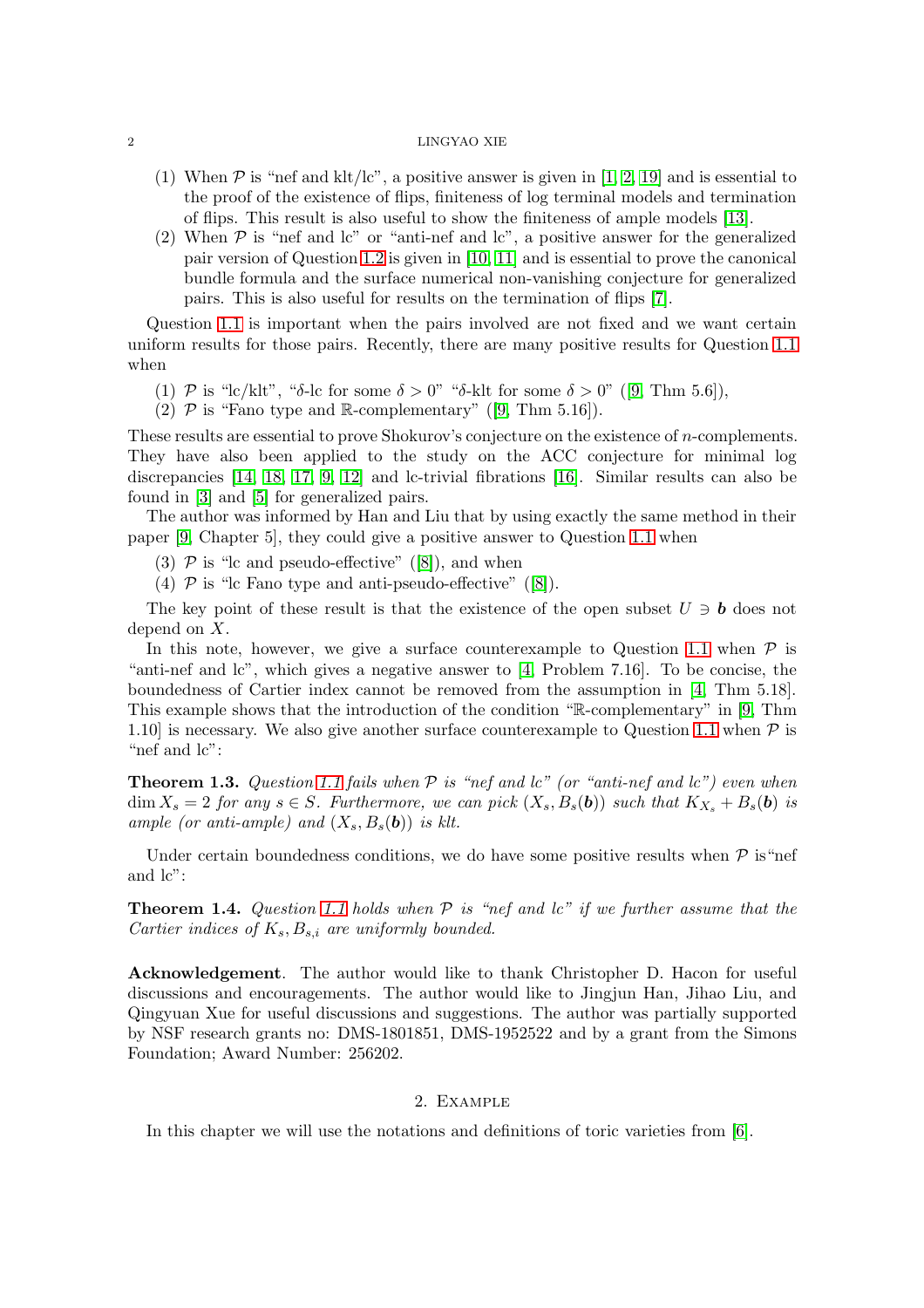<span id="page-2-0"></span>**Example 2.1.** Assume that  $m > n \ge 1$  are two integers. Let  $e_1 = (1,0), e_2 = (0,1) \in \mathbb{R}^2$ , and  $l = (-1, -m+1) = -e_1 - (m-1)e_2$ ,  $u = (1, m) = e_1 + me_2$ ,  $v = (m, 1) = me_1 + e_2$ ,  $w =$  $(1, n) = e_1 + ne_2$ . Then  $l, u, v, w$  are all primitive.

Let  $\Sigma_1$  be the complete fan in  $N_{\mathbb{R}} = \mathbb{R}^2$  generated by rays  $l, u, v$ , and let  $Y = X_{\Sigma_1}$ be the toric surface defined by  $\Sigma_1$ . Let  $R_l, R_u, R_v$  be the torus invariant divisors on Y corresponding to rays  $l, u, v$  (cf. [\[6,](#page-4-19) Thm 3.2.6]).

Let  $\Sigma_2$  be the complete fan in  $N_{\mathbb{R}} = \mathbb{R}^2$  generated by rays  $l, u, v, w$ , and let  $Z = X_{\Sigma_2}$ be the toric surface defined by  $\Sigma_2$ . Let  $D_l, D_u, D_v, D_w$  be the torus invariant divisors on Z corresponding to rays  $l, u, v, w$ .

Let  $f: Z \to Y$  be the induced toric morphism, then

- (1)  $D_w^2 < 0$  and  $-D_w$  is  $f$ -ample.
- (2)  $R_l + R_u + R_v$  is ample.
- (3)  $F := D_l + D_u + D_v$  is ample.

(4)  $E := D_l + D_u + D_v + \frac{n+1}{m+1}D_w = f^*(R_l + R_u + R_v)$  is semi-ample.

*Proof.* For (1), since  $\Sigma_2$  is the star subdivision of  $\Sigma_1$  at w,  $D_w$  is the only exceptional divisor of f (cf. [\[6,](#page-4-19) Prop 11.1.6]). Therefore  $D_w^2 < 0$  and  $-D_w$  is f-ample.

For (2) and (3),  $D_l + D_u + D_w$  and  $R_l + R_u + R_v$  are ample because their associated support functions are strictly convex (cf. [\[6,](#page-4-19) Thm 6.1.14]).

For (4), notice that  $w = \frac{mn-1}{m^2-1}u + \frac{m-n}{m^2-1}v$ , so we have

$$
f^*R_l = D_l
$$
,  $f^*R_u = D_u + \frac{mn-1}{m^2-1}D_w$  and  $f^*R_v = D_v + \frac{m-n}{m^2-1}D_w$ 

thus the equality holds (cf. [\[6,](#page-4-19) Prop 6.2.7]). Since  $R_l + R_u + R_v$  is ample,  $E = f^*(R_l +$  $R_u + R_v$ ) is semi-ample.

<span id="page-2-1"></span>Lemma 2.2. *In Example [2.1,](#page-2-0) let* a *be a real number, then*

*(1)* −( $K_Z + aD_w$ ) *is ample if*  $\frac{m-n}{m+1} < a \le 1$ *.*  $(2)$  −(K<sub>Z</sub> + aD<sub>w</sub>) is nef if  $a = \frac{m-n}{m+1}$ .  $(3)$   $-(K_Z + aD_w)$  *is not nef if*  $a < \frac{m-n}{m+1}$ *.* 

*Proof.* Notice that  $K_Z \sim D_l + D_u + D_v + D_w$  by [\[6,](#page-4-19) Thm 8.2.3], thus we have  $E =$  $-(K_Z + \frac{m-n}{m+1}D_w)$  and  $F = -(K_Z + D_w)$ . Now (1) and (2) follow directly by (3)(4) of Example [2.1.](#page-2-0)

For (3), since  $E \cdot D_w = 0$  and, we have  $-(K_Z + aD_w) \cdot D_w = (\frac{m-n}{m+1} - a)D_w^2$ . Thus the statement follows by (1) of Example [2.1.](#page-2-0)

<span id="page-2-2"></span>Lemma 2.3. *In Example [2.1,](#page-2-0) let* a *be a real number, and* M *be an integer bigger than*  $m + 1$ *, then* 

- (1)  $K_Z + aD_w + ME$  *is ample if*  $0 \le a < \frac{m-n}{m+1}$ *.*
- (2)  $K_Z + aD_w + ME$  *is nef if*  $0 \le a = \frac{m-n}{m+1}$ *.*
- *(3)*  $K_Z + aD_w + ME$  *is not nef if*  $a > \frac{m-n}{m+1}$ *.*

*Proof.*  $K_Z + ME \sim (M - \frac{m+1}{n+1})E + \frac{m-n}{n+1}F$  is ample by (3)(4) of Example [2.1,](#page-2-0) and  $K_Z$  +  $\frac{m-n}{m+1}D_w + ME \sim (M-1)E$  is nef. Thus (1) and (2) are clear.

Since  $E \cdot D_w = 0$ ,  $(K_Z + aD_w + ME) \cdot D_w = (a - \frac{m-n}{m+1})D_w^2$ . Therefore the statement follows by (1) of Example [2.1.](#page-2-0)  $\Box$ 

<span id="page-2-3"></span>**Example 2.4.** For any irrational number  $r \in (0,1)$ , we can select integers  $m_i > n_i >$ 1,  $i \in \mathbb{N}^*$  such that  $\frac{m_i - n_i}{m_i + 1} < r$  and  $\lim_{i \to \infty} \frac{m_i - n_i}{m_i + 1} = r$ . Then we can construct  $l_i, u_i, v_i, w_i, Y_i, Z_i, F_i, E_i$  by using  $(m_i, n_i)$  as in Example [2.1.](#page-2-0) Now we have  $-(K_{Z_i}+rD_{w_i})$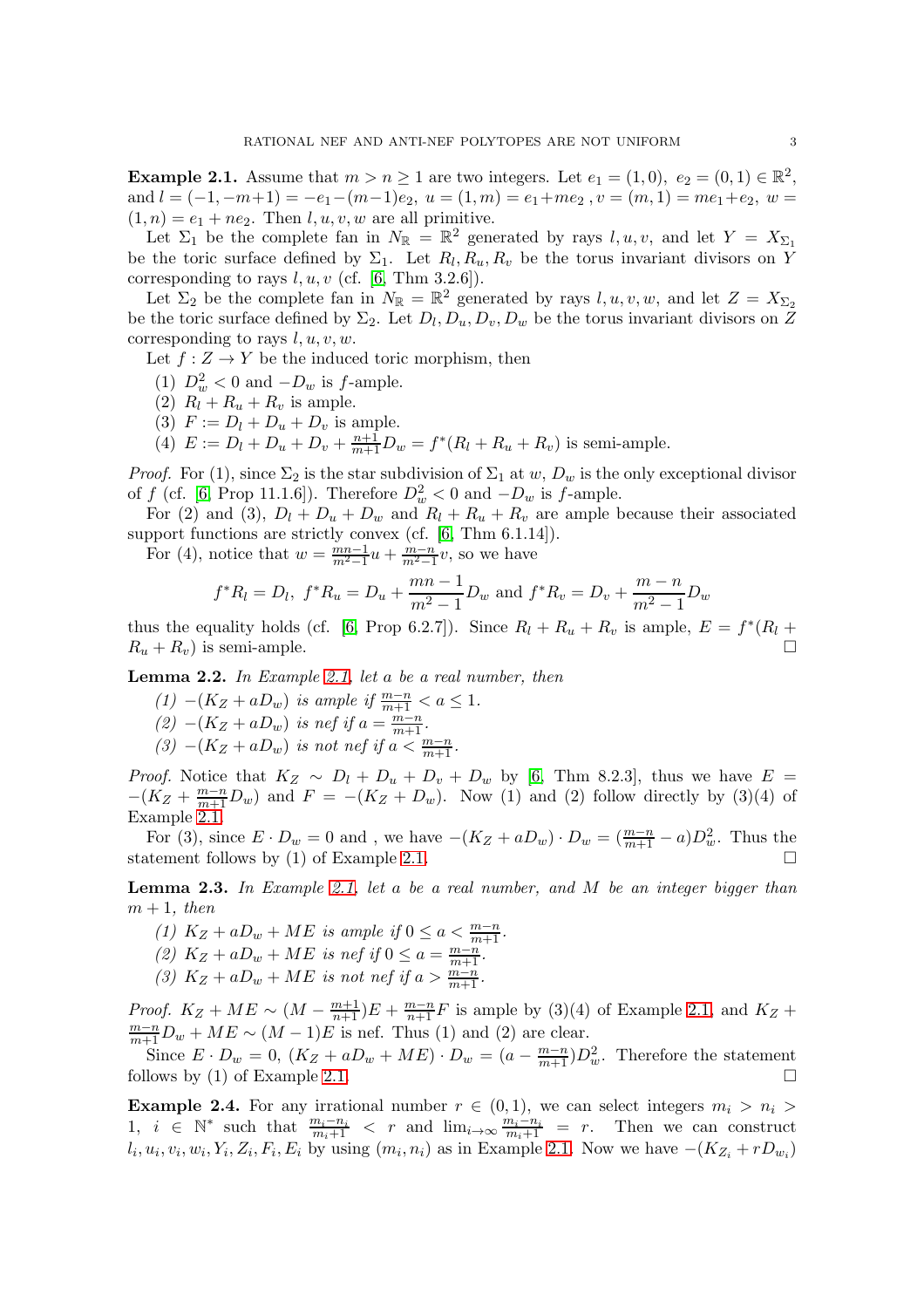### 4 LINGYAO XIE

is ample by Lemma [2.2\(](#page-2-1)1), and  $(Z_i, rD_{w_i})$  is klt since  $r < 1$ . But by Lemma 2.2(3),  $\forall \epsilon \in (0,r), (Z_i, (r - \epsilon)D_{w_i})$  is klt and  $-K_{Z_i} - (r - \epsilon)D_{w_i}$  is not nef for  $i \gg 0$ .

<span id="page-3-1"></span>**Example 2.5.** For any irrational number  $r \in (0,1)$ , we can select integers  $m_i > n_i >$ 1,  $i \in \mathbb{N}^*$  such that  $\frac{m_i - n_i}{m_i + 1} > r$  and  $\lim_{i \to \infty} \frac{m_i - n_i}{m_i + 1} = r$ . Then we can construct  $l_i, u_i, v_i, w_i, Y_i, Z_i, F_i, E_i$  by using  $(m_i, n_i)$  as in Example [2.1.](#page-2-0) We can also choose  $M_i$ sufficiently divisible such that  $M_i E_i$  is Cartier and base point free. Let  $B_i, C_i$  be two different general elements of  $|M_i E_i|$  such that  $(Z_i, D_w + B_i + C_i)$  is dlt, then  $(Z_i, rD_w + \frac{1}{2}B_i + \frac{1}{2}C_i)$ is klt and  $K_{Z_i} + rD_w + \frac{1}{2}B_i + \frac{1}{2}C_i \sim K_{Z_i} + rD_w + M_iE_i$  is ample by Lemma [2.3\(](#page-2-2)1). But by Lemma [2.3\(](#page-2-2)3),  $\forall \epsilon \in (0, 1-r)$ ,  $K_{Z_i} + (r + \epsilon)D_w + \frac{1}{2}B_i + \frac{1}{2}C_i$  is not nef for  $i \gg 0$  and  $(Z_i, (r + \epsilon)D_w + \frac{1}{2}B_i + \frac{1}{2}C_i)$  is klt.

*Proof of Theorem [1.3.](#page-1-1)* Example [2.4](#page-2-3) gives a negative answer to Question [1.1](#page-0-1) when  $P$  is "anti-nef and lc", and Example [2.5](#page-3-1) gives a negative answer to Question [1.1](#page-0-1) when  $\mathcal P$  is "nef and klt". In both cases the minimal rational affine subspace  $V$  is of dimension 1.

 $\Box$ 

## 3. Positive results

<span id="page-3-0"></span>**Definition 3.1.** A curve C on  $X/Z$  is called extremal if it generates an extremal ray R of  $\overline{\text{NE}}(X/Z)$  which defines a contraction  $X \to Y/Z$  and if for some ample divisor H, we have  $H \cdot C = \min\{H \cdot \Sigma \mid \Sigma \in [R]\},\$  where  $\Sigma$  ranges over curves generating R.

The following theorem is somewhat the "nef" version of [\[4,](#page-4-18) Lemma 5.18]:

Theorem 3.2 (=Theorem [1.4\)](#page-1-2). *We follow the notations and assumptions in Question [1.1.](#page-0-1) Further assume that for any*  $s \in S$ :

- *(1)*  $f_s: X_s \to Z_s$  *are projective contractions.*
- (2) The Cartier indices of  $K_{X_s}, B_{i,s}$  are uniformly bounded for  $s \in S$ .
- (3)  $(X_s, B_s(b))$  *is lc and*  $K_{Z_s} + B_s(b)$  *is nef.*

*Then there exists an open set*  $U \ni b$  *of*  $V$ *, such that for any*  $v \in U$  *and*  $s \in S$  *we have*  $(X_s, B_s(\boldsymbol{v}))$  *is lc and*  $K_{Z_s} + B_s(\boldsymbol{v})$  *is nef.* 

*Proof.* We can assume that dim  $V = v > 0$  otherwise we can choose  $U = V = \{b\}$ . By [\[9,](#page-4-9) Thm 5.6], there exists  $\mathbf{b}_1, \cdots, \mathbf{b}_{v+1} \in \mathbb{Q}^n \cap V$  and  $a_1, \cdots, c_{v+1} > 0$  such that,

- (1)  $\sum_{j=1}^{v+1} a_j = 1$ .
- (2) the convex hull of  ${\bf \{b_1, \cdots, b_{v+1}\} }$  contains an open neighborhood of **b** in V.
- (3)  $\sum_{j=1}^{v+1} a_j (K_{X_s} + B_s(b_j)) = K_{X_s} + B_s(b)$  for any  $s \in S$ .
- (4)  $(\check{X}_s, B_s(\mathbf{b}_i))$  is lc for any  $1 \leq j \leq v+1$  and any  $s \in S$ .

If  $1 > K_{X_s} + B_s(b) \cdot \Gamma_s > 0$  for some extremal curve  $\Gamma_s$  on  $X_s/Z_s$ , then we claim that we can find a number  $1 > \alpha > 0$  independent of s such that  $(K_{X_s} + B_s(b)) \cdot \Gamma_s > \alpha$ . Indeed, if

$$
1 \geq (K_{X_s} + B_s(\boldsymbol{b})) \cdot \Gamma_s = \sum_{j=1}^{v+1} a_j (K_{X_s} + B_s(\boldsymbol{b}_j)) \cdot \Gamma_s,
$$

then each  $a_i(K_{X_s}+B_s(b_i))\cdot\Gamma_s$  is bounded from above and below since  $(K_{X_s}+B_s(b_i))\cdot\Gamma_s\geq$  $-2d$  for any  $1 \leq j \leq v+1$  by the cone theorem.

Since the Cartier indices of  $K_{X_s}, B_{s,i}$  are uniformly bounded, there are only finitely many possibilities of numbers  $a_j(K_{X_s} + B_s(b_j)) \cdot \Gamma_s$  and the existence of  $\alpha$  is clear.

We claim that  $K_{X_s} + B_s(u_j)$  is nef for any  $1 \leq j \leq v+1$ , where  $u_j = (1 - \frac{\alpha}{4d})b + \frac{\alpha}{4d}b_j$ . Otherwise there exists an extremal curve  $\Gamma_s$  on  $X_s/Z_s$  such that  $K_{X_s} + B_s(u_i) \cdot \Gamma_s \stackrel{\text{not}}{\leq} 0$ ,